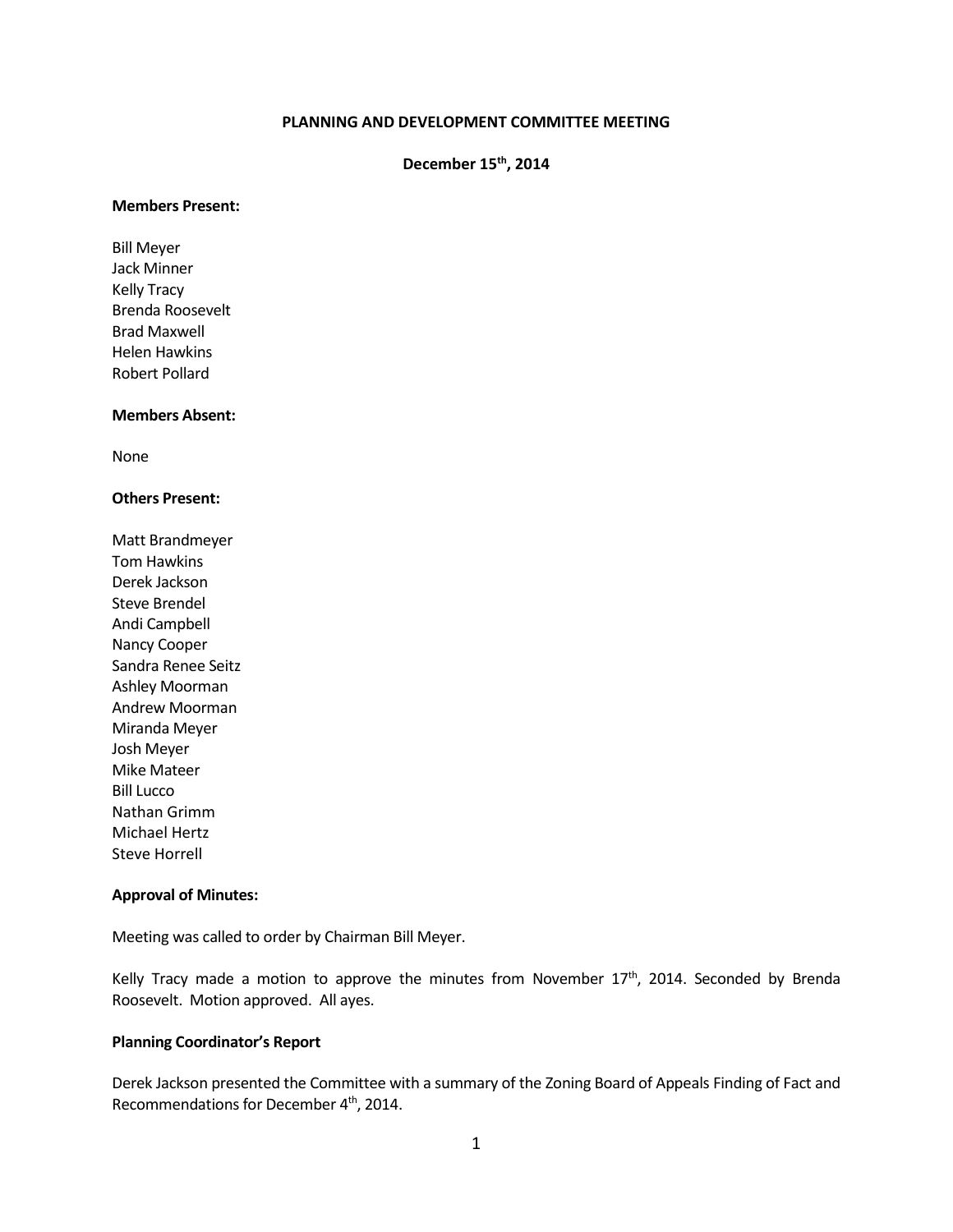## **Citizens Wishing to Address the Committee:**

Mike Mateer, property owner of 4530 Drda Lane, addressed the committee. Mr. Mateer spoke in reply to Bill Lucco's response letter to the County. Mr. Mateer expressed concerns with the validity and shortcomings of some of Mr. Lucco's statements and proposed remedies within the letter. He also stated that the letter demonstrates Roger Stunkel's disregard for Madison County Ordinances as well as the conditions of the special use permit.

Miranda Meyer, property owner of 4510 Drda Lane, addressed the committee. Mrs. Meyer also spoke in reply to Bill Lucco's response letter to the County. Mrs. Meyer specifically addressed the lack of trees in the buffer area, stating that the letter illustrates that Mr. Stunkel was aware that the trees have been missing and has chosen not to take action in addressing the matter. Mrs. Meyer also expressed concerns with the ongoing property maintenance and outdoor storage issues at the property.

Nancy Cooper, property owner of 4525 Drda Lane, addressed the committee expressing concerns with Mr. Lucco's response letter. Mrs. Cooper stated that the letter refers to Mr. Stunkel's "fill project" four times; she inquired about the nature of this project and why he is undertaking it. Mrs. Cooper stated that neither the tree nor the fence buffer were ever completed. Mrs. Cooper also inquired about the duration of the mobile home special use permit.

Renee Seitz, property owner of 4518 Drda Lane, addressed the committee with concerns about the excessive noise and vibrations caused by S&K Towing's operations. Ms. Seitz also addressed the nature of the tree removal that took place at S&K Towing, stating that the trees were removed from the buffer area at Mr. Stunkel's request using his equipment and have yet to be replaced. Ms. Seitz also stated that the buffer fencing was never completed.

Nancy Cooper, property owner of 4525 Drda Lane, referenced a 2008 letter to Mr. Stunkel from the IEPA, which stated that Mr. Stunkel was to "immediately cease disposing of all materials in the former borrow pit"; Mrs. Cooper stated that Mr. Stunkel is in clear violation of multiple terms put forth in the letter.

Bill Lucco, attorney for S&K Repair Service, addressed the Committee. Mr. Lucco stated that, following the November  $17<sup>th</sup>$  Planning and Development Committee meeting, Matt Brandmeyer provided an updated list of roughly ten violation items that Mr. Stunkel was to address and stated Mr. Stunkel should also consider providing a site plan. Mr. Lucco stated that he received an additional "punch list" of violation items on November 26<sup>th</sup> 2014 and believes that Mr. Stunkel has worked toward addressing some of the issues since the November  $17<sup>th</sup>$  meeting. He also stated that Mr. Stunkel has had an engineered site plan put together since the November  $17<sup>th</sup>$  meeting showing elevations on the property. Mr. Lucco said there are items in the list that the county and his client do not agree on, and requested further discourse with the county.

Helen Hawkins spoke to the high water table in the area and its effect on the trees on and around the property.

Matt Brandmeyer stated that the Planning and Development Department received the engineered site plan, which indicates elevation and shows some attempt at a drainage plan. Mr. Brandmeyer stated that the department will need more time to review the plan against flood way maps, but that issues with grading within the floodway would be enforced by IDNR and FEMA. Mr. Brandmeyer went on to state that the zoning and property maintenance issues that exist on the property are all straightforward, and there is little room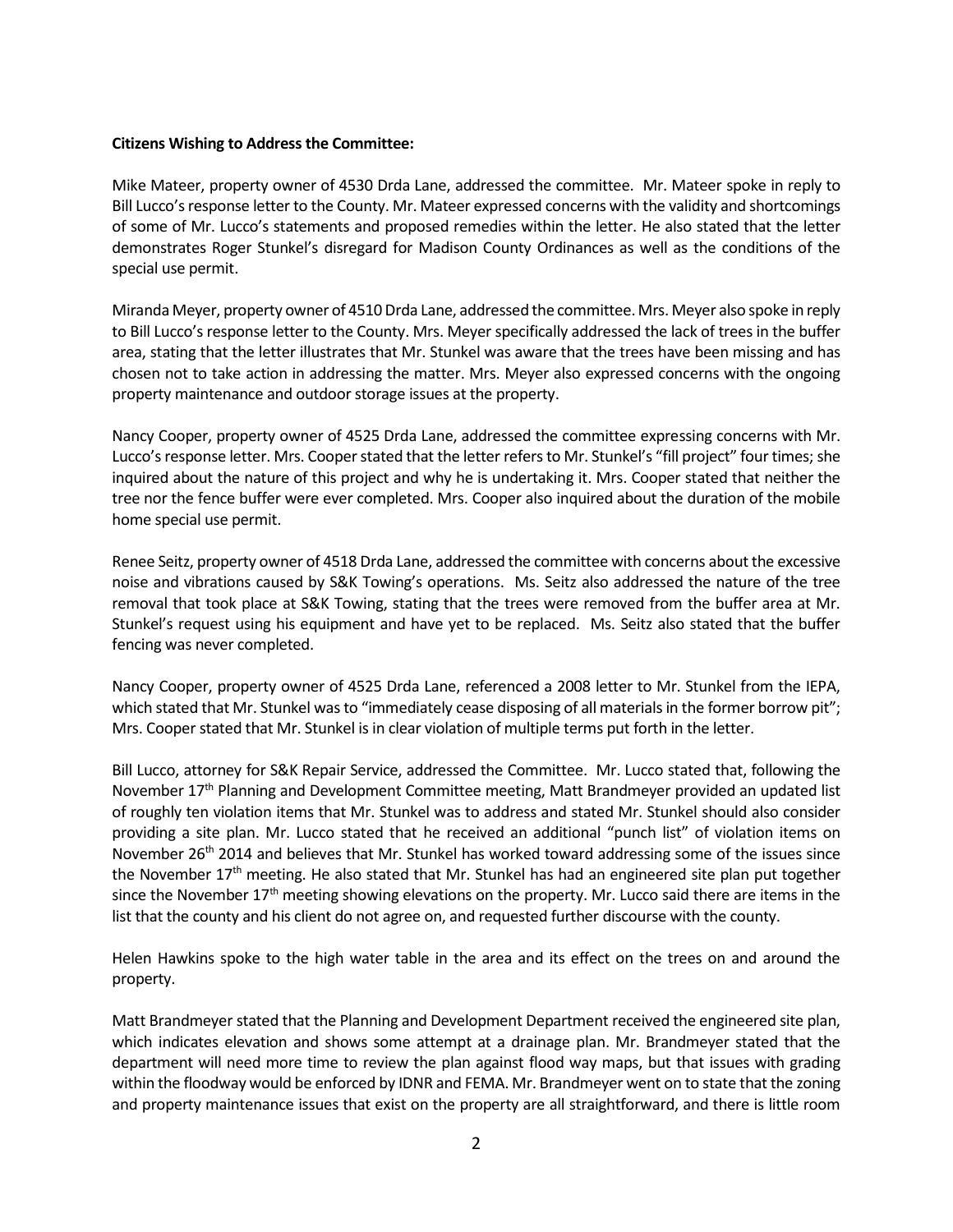for negotiations on these matters. Mr. Brandmeyer stated that land use issues are still a concern, and that Mr. Stunkel needs to disclose what is currently happening on site as well as what is planned to take place on site at the newly graded property and the property on Drda Lane. Mr. Brandmeyer also spoke to the difference between an automobile wrecking yard and a junk yard. He stated that Mr. Stunkel's original proposal specified that vehicles would not remain on the property for longer than 8-10 weeks, which should be the benchmark for department expectations. Mr. Brandmeyer also stated that the current activity taking place on Mr. Stunkel's property has gone above and beyond what the site plan initially submitted with the application indicated, which is also a violation of the special use permit – any expansion of use would require Mr. Stunkel to go through the process to amend the special use permit. Mr. Brandmeyer stated that an amendment to the special use permit, revocation of the current special use permit, or a civil court lawsuit are the three possible paths to resolution.

Jack Minner inquired whether all the fencing stipulated in the special use permit had been erected.

Matt Brandmeyer responded that the fence buffer that has been erected thus far meets the standards of the Zoning Ordinance for the previous extent of on-site development. Mr. Brandmeyer went on to say that if the site were to be inspected now, more screening would be required. He stated that this issue is compounded by the fact that many of the trees meant to provide screening are either dead or missing.

Jack Minner asked Mr. Lucco if he thought his client, Mr. Stunkel, would be agreeable to providing the necessary additional screening items.

Mr. Lucco stated that Mr. Stunkel would be agreeable to whatever he is required to do and what the department suggests he do, within reason. Mr. Lucco stated that three parcels of land were approved for the M-2 zoning classification and that the special use permit and the conditions set forth therein did not limit the areas within these parcels upon which activity could take place. He stated that the potential use on the three parcels rezoned to M-2 are any uses permitted within an M-2 Zoning District as well as the uses indicated within the special use permit, which is an automobile wrecking yard.

Josh Meyer, property owner of 4510 Drda Lane, stated that neither he nor his fellow complainants were looking to put Mr. Stunkel out of business, they merely wanted him to abide by the regulations set forth in the Zoning Ordinance and special use permit. Mr. Meyer stated that he and his neighbors wanted the County to enforce their ordinance – to make Mr. Stunkel complete the fencing and plant the screening trees as he is required to do.

Kelly Tracy requested that Mr. Brandmeyer put forth the options available to the Committee in order to move forward.

Matt Brandmeyer stated that the item being considered is the revocation of S&K Towing's special use permit. Mr. Brandmeyer went on to say that if the Committee voted to move forward with revocation, the matter would then be referred to the Zoning Board of Appeals to begin the revocation process. Mr. Brandmeyer stated that the Committee could table the matter for an additional 30 days, vote to begin the revocation process, vote not to revoke the special use permit, or pursue a remedy through the circuit court by filing a lawsuit. Mr. Brandmeyer stated that if the Committee voted to revoke the special use permit, then the earliest a public hearing would be scheduled is January  $8<sup>th</sup>$ , at which time the Zoning Board of appeals would review the matter and make a recommendation.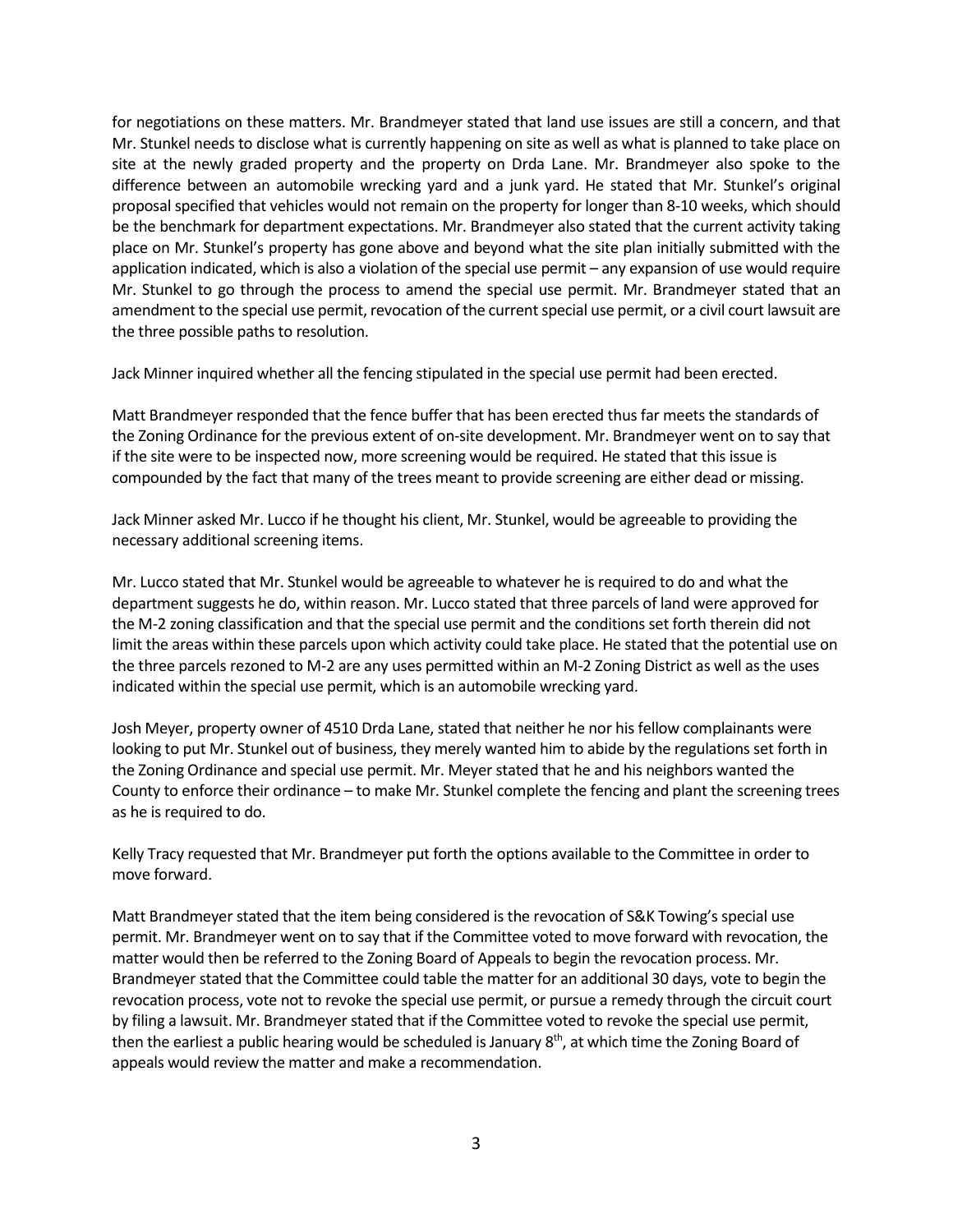Kelly Tracy stated that it's unfortunate that Mr. Stunkel did not put forth more effort to address the issues identified on the punch list. She stated that, as a small business owner, she would have done more to address these issues in order not to seem bad in the public eye. Ms. Tracy stated that too little has been done to address the issues identified by the department.

## **Old Business:**

Kelly Tracy made a motion to move forward with the Revocation of Special Use Permit Z08-0111. Seconded by Brenda Roosevelt. Motion approved. Bill Meyer, Kelly Tracy, Brad Maxwell, Jack Minner, Robert Pollard, and Brenda Roosevelt voted aye. Hellen Hawkins voted nay.

Derek Jackson stated that he would notify every one of the date and time the public hearing as soon as it was scheduled.

## **New Business:**

Brenda Roosevelt made a motion to approve Resolutions, Zoning Board of Appeals' Findings of Fact, and Recommendations for December 4<sup>th</sup>, 2014. Seconded by Kelly Tracy. Motion approved. All ayes.

Brenda Roosevelt made a motion to approve a Resolution Authorizing Allocation of Grant Funds to Madison County Soil and Water Conservation District FY 2015. Seconded by Kelly Tracy. Motion approved. All ayes.

Kelly Tracy made a motion to approve a Resolution Authorizing Allocation of Grant Funds to Madison County Soil and Water Conservation District CREP Program FY 2015. Seconded by Brenda Roosevelt. Motion approved. All ayes.

Kelly Tracy made a motion to approve a Resolution Authorizing Allocation of Host Fee Funds to U.S. Army Corps of Engineers for the Cahokia/Indian Creek Watershed Plan FY 2015. Seconded by Jack Minner. Motion approved. All ayes.

Kelly Tracy made a motion to approve the Purchase Order Report. Seconded by Helen Hawkins. Motion approved. All ayes.

## **Administrator's Report:**

Matt said that the Stunkel issue brings to light an issue within the P&D Department that staff has been working to address. He said all code enforcement is complaint-driven. A resident has to call our offices to complain before an inspector will inspect the property, identify the issue, and issue a violation notice as needed. He said while this covers many of property maintenance issues, most ongoing zoning violations remain unaddressed. He said the County approves many site plans, SUP's, rezonings, etc., but doesn't conduct follow-up inspections to ensure the property owner is continually maintaining their property and abiding by any required conditions.

Matt said that the County has a single zoning enforcement officer and currently isn't staffed to address other zoning items. He said it's a big county, and one inspector isn't enough. He said he has repositioned other employees to pick up some enforcement items, but in the end, the attention that is required to keep issues like Stunkel from happening remains a problem. He said this one of the reasons why people grow to distrust the County. By approving a zoning petition, the County is making a promise to the neighborhood that the